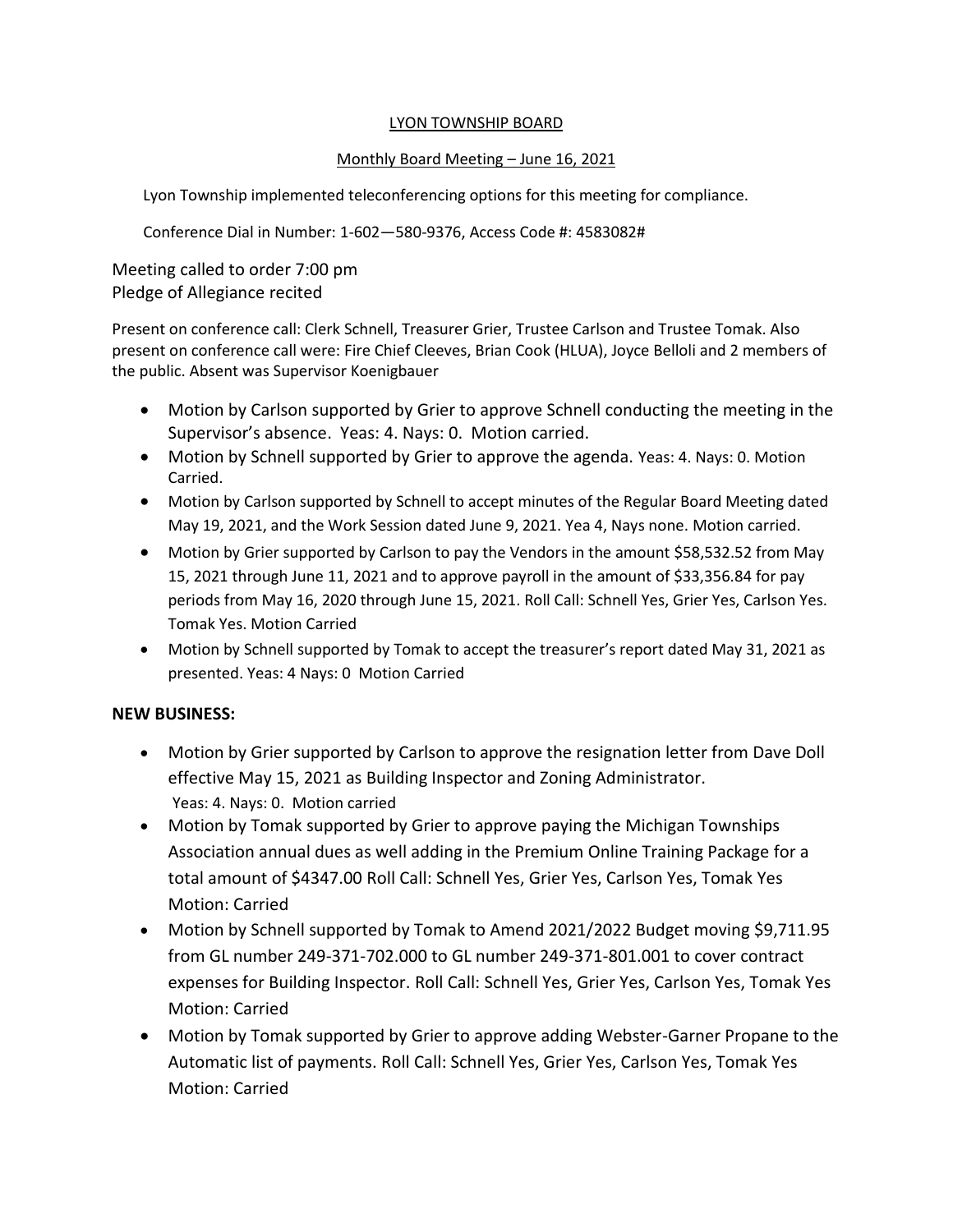- Motion by Tomak supported by Grier to approve changing the fee for "work started prior to issue of permit" for Electrical, Mechanical and plumbing permits from \$25.00 to \$75.00 effective June 17, 2021. Roll Call: Schnell Yes, Grier Yes, Carlson Yes, Tomak Yes Motion: Carried
- Motion by Schnell supported by Carlson to approve changing the fee for "work started prior to issue of permit penalty" for Building permits from \$150.00 to "a minimum of \$150.00 or 100% of the permit cost" effective June 17, 2021. Roll Call: Schnell Yes, Grier Yes, Carlson Yes, Tomak Yes Motion: Carried
- Motion by Grier supported by Tomak to approve the hiring of Harry Johnson for Lyon Township Fire Department as a Fire Fighter. Roll Call: Schnell Yes, Grier Yes, Carlson Yes, Tomak Yes Motion: Carried
- Motion by Schnell, supported by Tomak to approve Steve Schultz to lock all entrances to the tennis courts from 8:30pm to 8:00am Friday July 2.2021 through Sunday July 4, 2021 in an effort to stop people from lighting off fireworks in the court. Fireworks are prohibited in all Lyon Township Parks and Properties. Yeas: 4. Nays: 0. Motion carried
- Motion by Grier, supported by Carlson to approve the updated Lyon Township Pavilion Rental form, along with the addition of a \$50.00 security deposit, as presented. Roll Call: Schnell Yes, Grier Yes, Carlson Yes, Tomak Yes Motion: Carried
- Motion by Tomak, supported by Schnell to approve Fire Chief Cleeves to purchase an Autoloader for Ambulance 632 from Stryker Manufacturing and installed by CSI Emergency Equipment at a cost of \$46,000.00, as presented. Roll Call: Schnell Yes, Grier Yes, Carlson Yes, Tomak Yes Motion: Carried
- Motion by Schnell supported by Carlson to re-appoint Bill King to the HLUA board as representative from Lyon Township for a 2 year term expiring June 30, 2023. Yeas: 4. Nays: 0. Motion carried
- Motion by Grier, supported by Carlson to approve the permit form for Food Vendor Trucks at Park 27, as presented. Yeas: 4. Nays: 0. Motion carried
- Motion by **Example 2** supported by **the approve Craft Vendor Permit** Form as presented. Yeas: 4. Nays: 0. Motion carried

**Correspondence:** Schnell read letter from Roscommon County Road Commission with results of speed study on W. Higgins Lake Drive, and letter from MTA concerning Township Principles of Governance

# **DEPARTMENT REPORTS:**

**W. Cleeves:** 15 runs for the month, 15 calls for service, 60 calls YTD.

# **Carlson:**

Cemetery: 4 full burials, one cremation